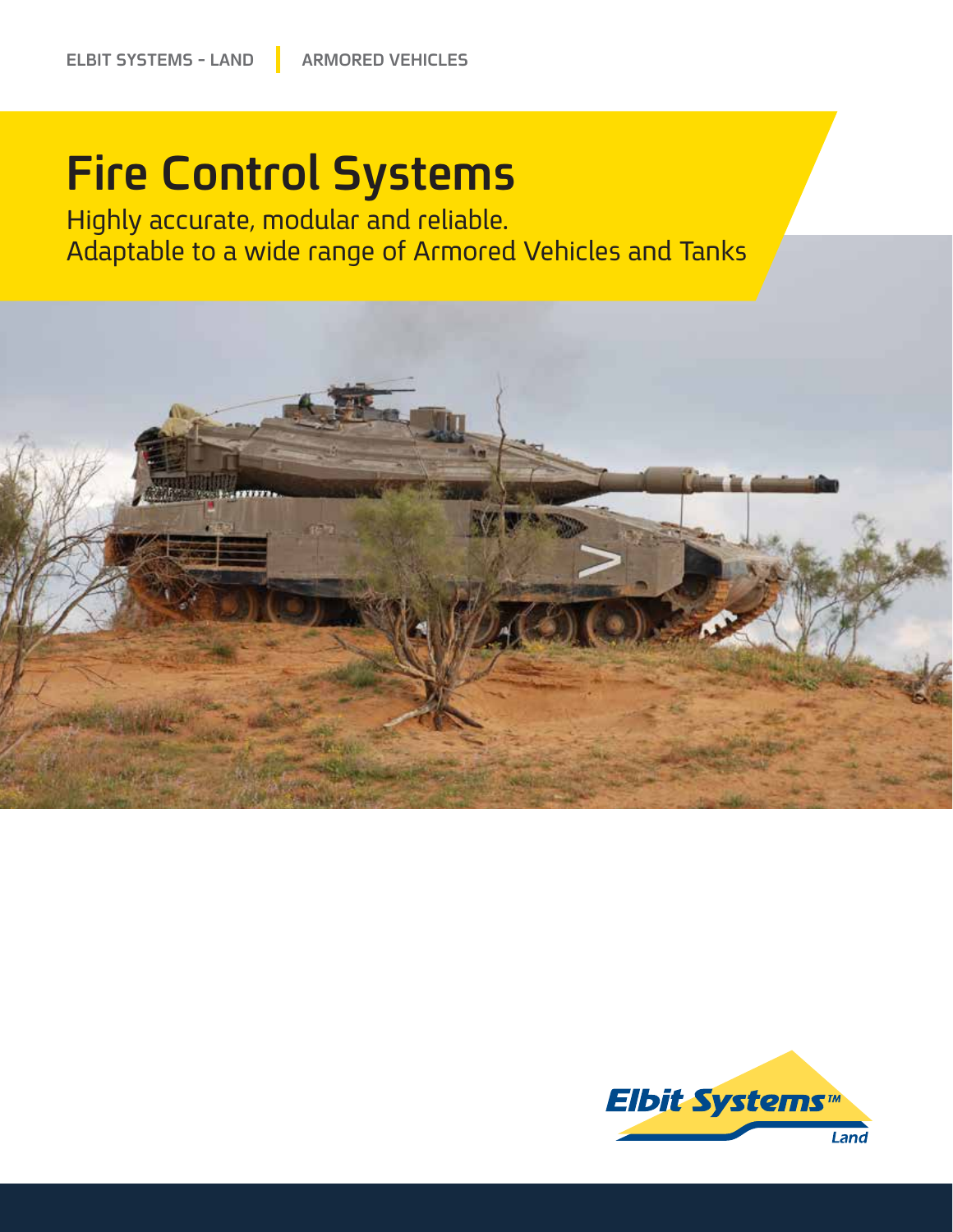

# **Fire Control Systems**

Highly accurate, modular and reliable. Adaptable to a wide range of Armored Vehicles and Tanks

Elbit Systems' sophisticated suite of Fire Control Systems (FCS) offers unparalleled performance in battlefield conditions, featuring long-range, day and night, on-the-move high first-round hit probability against moving targets. Reliable, costeffective and easily configurable to a wide variety of armored fighting vehicles (AFVs) and main battle tanks (MBTs), the systems range from simplified FCS for one-man light turrets to high-performance hunter-killer FCS for front-line MBTs.

### **Battle-proven**

With more than 12,000 FCS deployed worldwide – either as part of vehicle upgrade programs or for new vehicles – the systems are fully battle-proven and have delivered exceptional results. All systems have undergone rigorous testing and are fully compliant with MIL standards.

## **Fully integrated**

All primary FCS components are developed and manufactured in-house, enabling seamless integration and reliable configuration for a wide range of fighting vehicles of all origins.

## **The FCS original components include**

computers, displays, thermal sensors, laser rangefinders, complex sighting periscopes, advanced image processing, automatic target tracking, day cameras, image intensifiers, thermal cameras as well as a dual-axis panoramic sight stabilization system for gunners and commanders. All systems include a manual backup capability.

## **Highly accurate**

Effective both day and night, in all operational scenarios and in all-weather conditions, the fully integrated and computerized sighting and firing systems feature extraordinarily high firstround hit probabilities.

## **NCW ready**

Every FCS is configurable with Battle Management Systems used in Network Centric Warfare (NCW).

## **Cost-effective maintenance**

The modular design combined with a built-in test embedded training, the FCS allows training within the vehicle. The crew can be presented with realistic scenarios and can perform normal tasks in response to simulated inputs. Performance can be recorded for later review and feedback.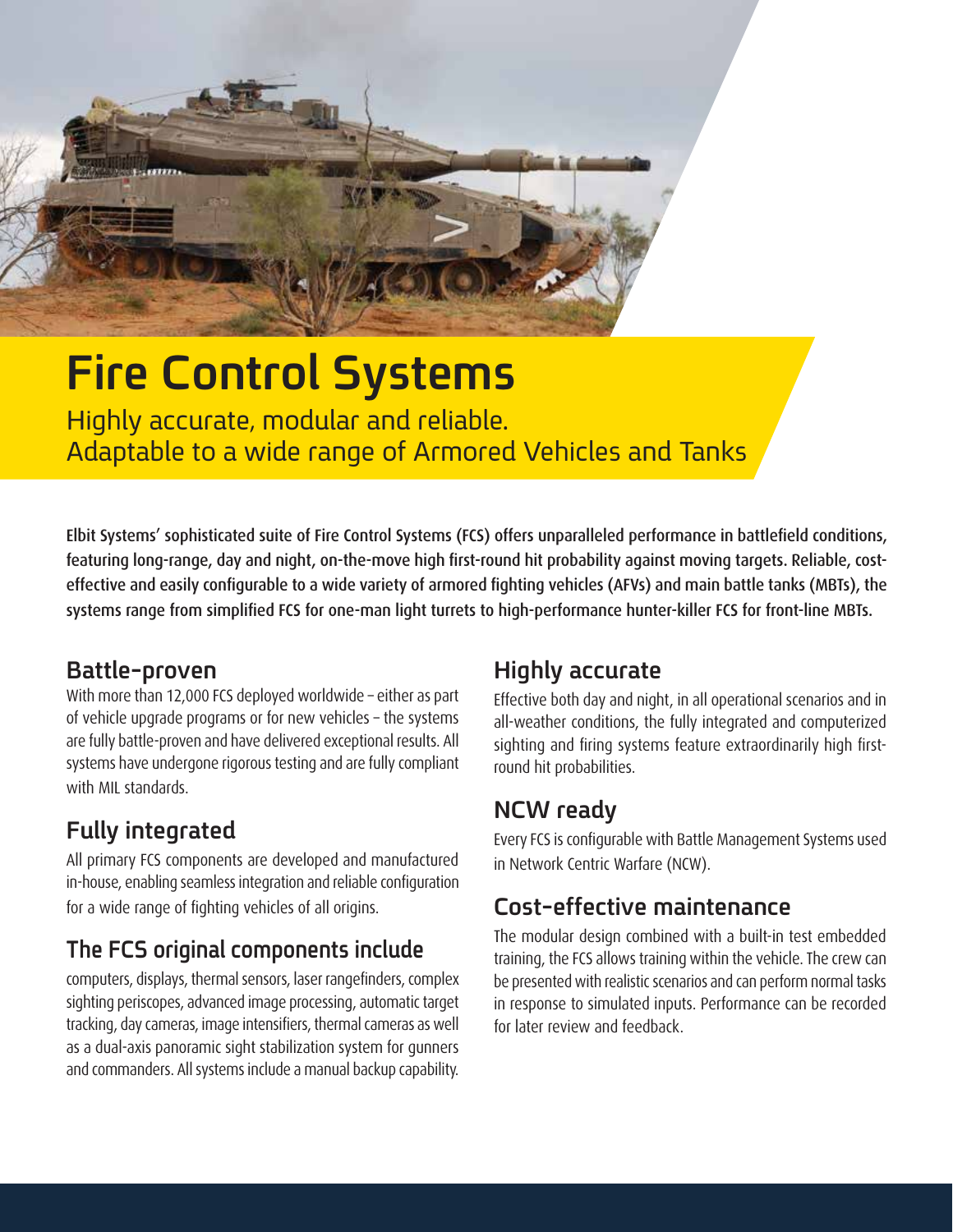## **A selection of Fire Control Systems**

In use by armed forces around the world, the modular and configurable suite of FCS is adaptable to a wide variety of vehicles and requirements. The systems shown below represent a selection of FCS currently in use.



#### **KNIGHT – Tank Fire Control System**

KNIGHT features dual-axis stabilization with fully computerized sighting, advanced image processing, automatic target tracking and highly accurate on-the-move firing. KNIGHT's modular design allows for custom-made configurations to integrate with existing capabilities on a wide variety of MBTs.



#### **DAS – Dual-Axis Stabilized Line-of-Sight FCS**

The fully computerized, dual-axis, line-of-sight stabilized DAS features fast and highly accurate target identification and engagement with long-range high first-round hit probability. In conjunction with the automatic target tracker feature, its dual-axis mirror stabilization system functions reliably day and night against both ground and air targets. DAS is easily adaptable to a wide variety of AFV and MBT turrets. Due to its highly modular structure, DAS is simple to maintain and easy to upgrade.



#### **TISAS – Thermal Imaging Stand-Alone System**

TISAS is an advanced thermal imaging and fire control upgrade system. It serves as a modular, compact and stand-alone upgrade to many "T-family" tanks including the T-55, T-72, T-80 and T-90, thereby retaining and enhancing existing operational procedures. The TISAS features an advanced high-performance thermal imaging elbow, a digital ballistic computer as well as gunner and commander displays.



#### **LAN-SADOT – Advanced Computerized FCS for Tanks and AFVs**

LAN-SADOT offers both high-performance and low weight at an exceptional price. Highly compact and accurate, it is the smallest FCS in its class. Utilizing the same method of operation both day and night, its single reticule (used for both lasing and aiming) saves critical time and improves reliability. Furthermore, its automatic and fully computerized operation, combined with a highly accurate laser rangefinder, contributes to an exceedingly effective and accurate threat response.



#### **MSZ-2 – Simplified FCS**

MSZ-2 is an accurate, versatile and cost-effective day and night sighting system. Featuring unique compact construction, it also includes an eye-safe laser rangefinder, a large observation window and a high-performance image intensifier night channel.



#### **CAPS – Commander Advanced Panoramic Sight**

CAPS is designed to provide commanders inside the vehicle with real-time situational awareness as well as fast and accurate target acquisition. CAPS is a highly compact, armor protected, dual-axis stabilized line-of-sight, remote-operated, video-based (thermal and day cameras) nx360° periscope system. It can be used for independent target acquisition, battlefield surveillance and main gun firing in hunter-killer FCS. It is easily adaptable to all AFVs and can serve as the primary sight for Infantry Fighting Vehicles.